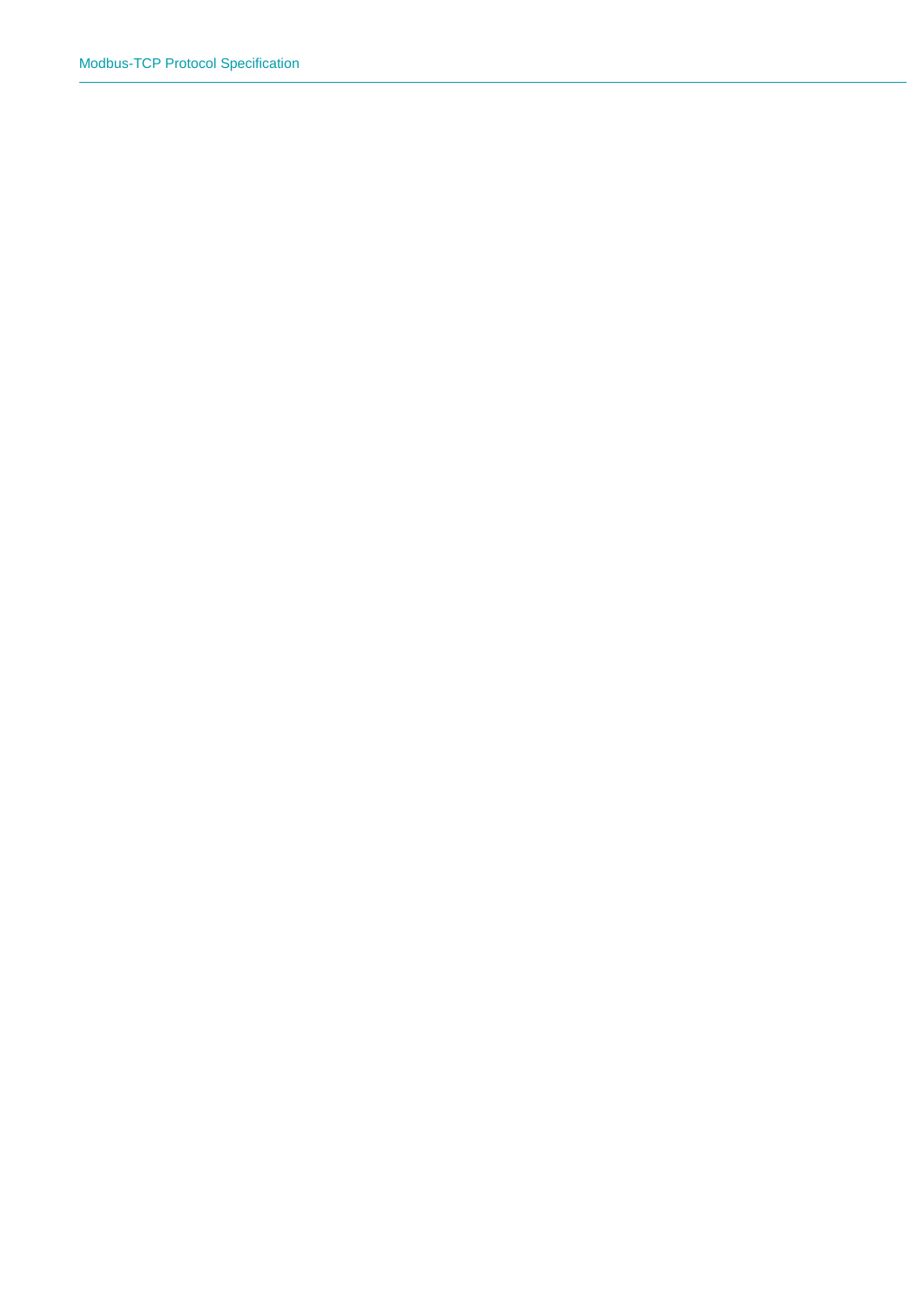

### Index

<span id="page-2-0"></span>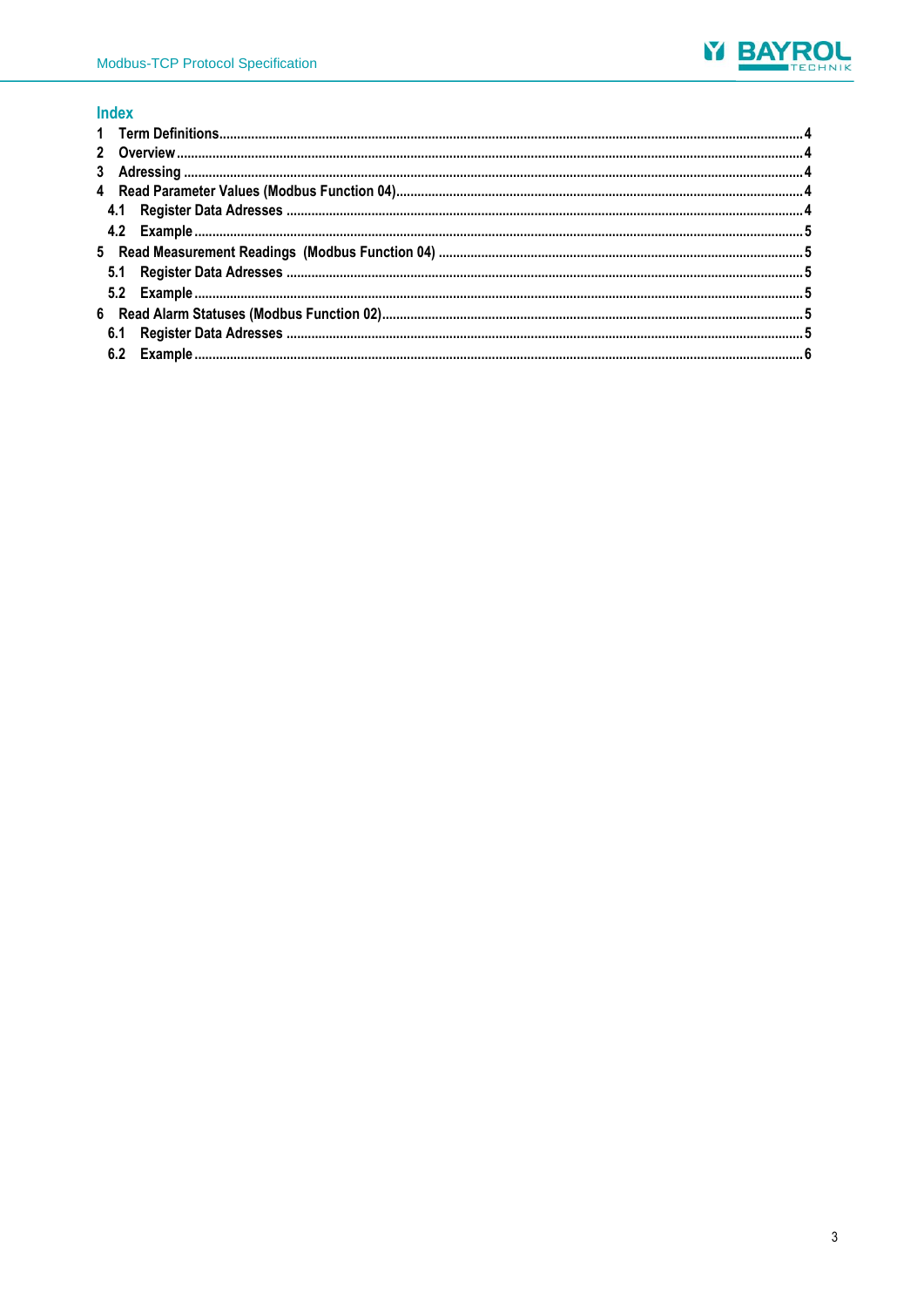#### **1 Term Definitions**

This document refers to all members of the  $5<sup>th</sup>$  generation of the BAYROL PoolManager® and Analyt swimming pool controller families (from 2012).

In the following chapters, the term PoolManager<sup>®</sup> will be used. representing all members of the BAYROL PoolManager® and Analyt swimming pool controller families:

- PoolManager® Chlorine / Bromine / Oxygen
- PoolManager® PRO
- Analyt 2
- <span id="page-3-0"></span>Analyt 3 / Analyt 3 Hotel.

#### **2 Overview**

The PoolManager® swimming pool controllers support a Modbus-TCP protocol, which allows Building Management or other external systems to read out measurement readings, parameter values and alarm statuses from the controller.

It provides a Modbus-TCP server. The PoolManager® swimming pool controller must be connected to the same TCP/IP network as the Modbus-TCP client, which reads out the data.

Refer to the PoolManager® user manual for details about the network connection (chapter Network Connection and following chapters).



#### **Important Notice**

#### **Software Release 4.3.0 or late required**

The Modbus-TCP protocol is available from software release 4.3.0 (May 2013). Controllers with a previous software release can easily be updated with a USB memory stick.

The latest software release can be downloaded from http://www.poolmanager.info  $\rightarrow$  Menu Service User name = partner Password = pool

#### <span id="page-3-1"></span>**3 Adressing**

Modbus-TCP uses IP network addresses. The PoolManager® controller uses a static IP address within the local network.

Press  $\frac{H_{\text{other}}}{H_{\text{other}}}$  and then  $\frac{H_{\text{other}}}{H_{\text{other}}}$  to display a help page which indicates the IP address of the PoolManager® (amongst others)

#### <span id="page-3-2"></span>**4 Read Parameter Values (Modbus Function 04)**

Modbus Function *Read Input Registers (Function Code = 04)*

Device ID = Not Relevant (use e.g. 1) Number of registers = 1 (reading multiple registers is NOT supported

#### <span id="page-3-3"></span>**4.1 Register Data Adresses**

"**Adr.**" Indicates the Modbus-TCP register address (decimal). "**Decimals**" indicates the number of decimals.

If the number of decimals is 2, a value of 720 must be displayed as"7.20".

If the number of decimals is 1, a value of 250 must be displayed as"25.0".

If the number of decimals is 0, a value of 650 must be displayed as"650".

| Adr. | English<br>German            |                       | French                   | <b>Spanish</b>          | Unit | <b>Decimals</b> | Min. | Max. |
|------|------------------------------|-----------------------|--------------------------|-------------------------|------|-----------------|------|------|
| 3001 | Setpoint pH                  | Sollwert pH           | Valeur de consigne pH    | Valor nominal de pH     | pH   | 2               | 600  | 850  |
|      | Lower Alarm threshold        |                       | Seuil d'alarme inférieur | Umbral inferior de      |      |                 |      |      |
| 3002 | pH                           | Untere Alarmgrenze pH | pH                       | alarma de pH            | pH   | 2               | 0    | 850  |
|      | Upper Alarm threshold        | Obere Alarmgrenze     | Seuil d'alarme supérieur | Umbral superior de      |      |                 |      |      |
| 3003 | pH                           | pH                    | pH                       | alarma de pH            | pH   | 2               | 600  | 999  |
|      | Setpoint                     | Sollwert              | Valeur de consigne       | Valor nominal de        |      |                 |      |      |
| 3017 | Chlorine / Bromine           | Chlor / Brom          | chlore / brome           | cloro / bromo           | mq/l | 2               | 0    | 999  |
|      | Lower Alarm threshold        | Untere Alarmgrenze    | Seuil d'alarme inférieur | Umbral inferior de      |      |                 |      |      |
| 3018 | Chlorine / Bromine           | Chlor / Brom          | chlore / brome           | alarma de cloro / bromo | mg/l | $\overline{c}$  | 0    | 999  |
|      | Upper Alarm threshold        | Obere Alarmgrenze     | Seuil d'alarme supérieur | Umbral sup. De alarma   |      |                 |      |      |
| 3019 | Chlorine / Bromine           | Chlor / Brom          | chlore / brome           | de cloro / bromo        | mq/l | 2               | 0    | 999  |
|      | Setpoint Redox               | Sollwert Redox        | Valeur de consigne       | Valor nominal de redox  |      |                 |      |      |
| 3049 | (mV)                         | (mV)                  | Redox (mV)               | (mV)                    | mV   | 0               | 0    | 999  |
|      | Setpoint Redox               | Sollwert Redox        | Valeur de consigne       | Valor nominal de redox  |      |                 |      |      |
| 3050 | (mV)                         | (mV)                  | Redox (mV)               | (mV)                    | mV   | 0               | 0    | 999  |
|      | Lower Alarm threshold        | Untere Alarmgrenze    | Seuil d'alarme inférieur | Umbral inferior de      |      |                 |      |      |
| 3051 | Redox (mV)                   | Redox (mV)            | Redox (mV)               | alarma de redox (mV)    | mV   | 0               | 0    | 999  |
|      | Lower Alarm threshold        | Untere Alarmgrenze    | Seuil d'alarme inférieur | Umbral inferior de      |      |                 |      |      |
| 3052 | Redox (mV)                   | Redox (mV)            | Redox (mV)               | alarma de redox (mV)    | mV   | 0               | 0    | 999  |
|      | Upper Alarm threshold        | Obere Alarmgrenze     | Seuil d'alarme supérieur | Umbral sup. De alarma   |      |                 |      |      |
| 3053 | Redox (mV)                   | Redox (mV)            | Redox (mV)               | de redox (mV)           | mV   | 0               | 0    | 999  |
|      | <b>Upper Alarm threshold</b> | Obere Alarmgrenze     | Seuil d'alarme supérieur | Umbral sup. De alarma   |      |                 |      |      |
| 3054 | Redox (mV)                   | Redox (mV)            | Redox (mV)               | de redox (mV)           | mV   | 0               | 0    | 999  |
|      | Lower Alarm Threshold        | Untere Alarmgrenze    | Seuil d'alarme inférieur | Umbral inferior de      |      |                 |      |      |
| 3069 | T <sub>1</sub>               | T <sub>1</sub>        | T <sub>1</sub>           | alarma de T1            | °C   | 1               | 0    | 500  |
|      | <b>Upper Alarm Threshold</b> | Obere Alarmgrenze     | Seuil d'alarme supérieur | Umbral superior de      |      |                 |      |      |
| 3070 | T1                           |                       | T <sub>1</sub>           | alarma de T1            | °C   |                 | 0    | 500  |
|      | Lower Alarm Threshold        | Untere Alarmgrenze    | Seuil d'alarme inférieur | Umbral inferior de      |      |                 |      |      |
| 3074 | T <sub>2</sub>               | T <sub>2</sub>        | T <sub>2</sub>           | alarma de T2            | °C   |                 | 0    | 500  |
|      | Upper Alarm Threshold        | Obere Alarmgrenze     | Seuil d'alarme supérieur | Umbral superior de      |      |                 |      |      |
| 3075 | T <sub>2</sub>               | T <sub>2</sub>        | T <sub>2</sub>           | alarma de T2            | °C   | 1               | 0    | 500  |
|      | Lower Alarm Threshold        | Untere Alarmgrenze    | Seuil d'alarme inférieur | Umbral inferior de      |      |                 |      |      |
| 3079 | T <sub>3</sub>               | T <sub>3</sub>        | T <sub>3</sub>           | alarma de T3            | °C   |                 | 0    | 500  |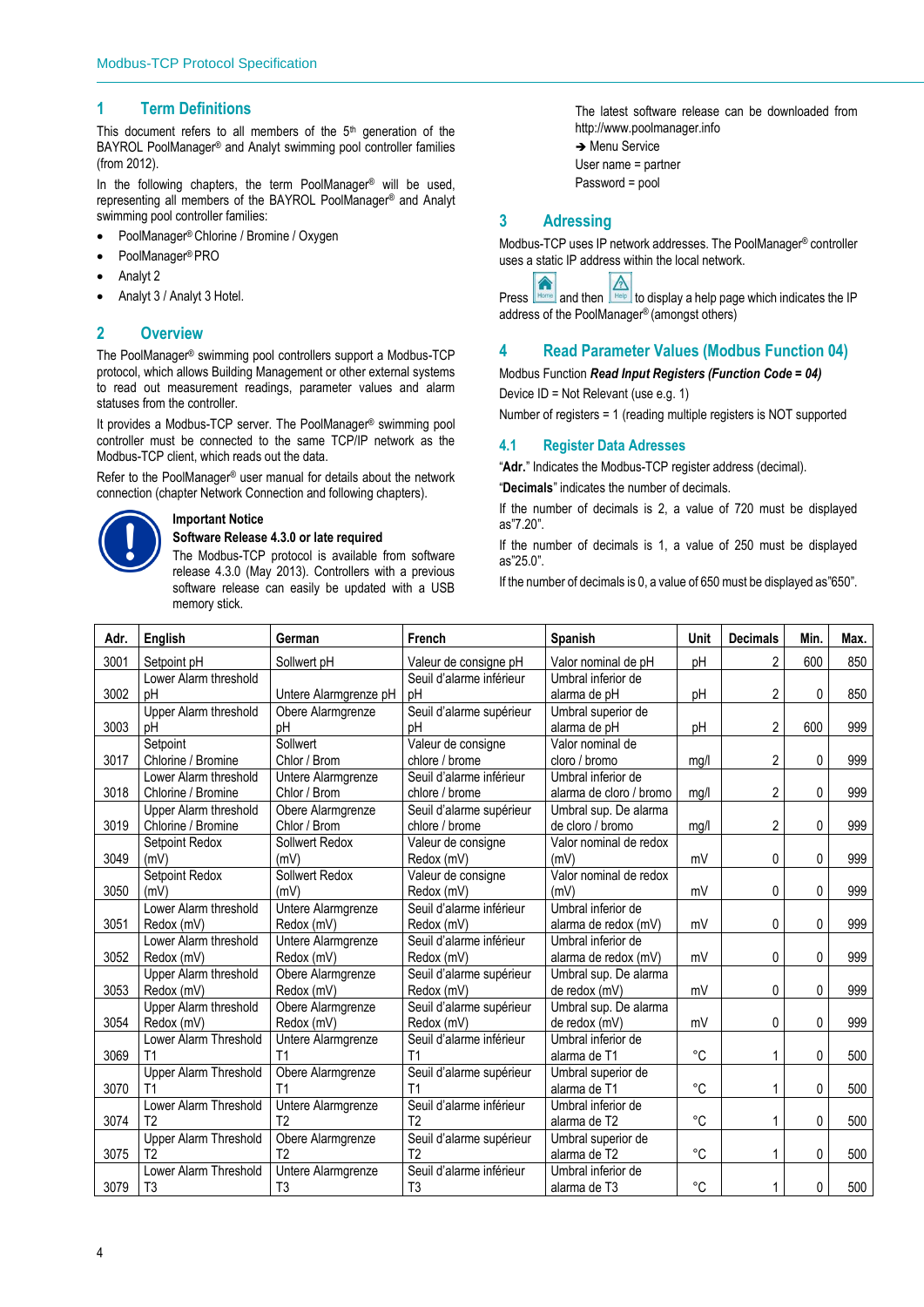

|      | Upper Alarm Threshold       | Obere Alarmgrenze                        | Seuil d'alarme supérieur     | Umbral superior de                |        |  |     |
|------|-----------------------------|------------------------------------------|------------------------------|-----------------------------------|--------|--|-----|
| 3080 |                             |                                          |                              | alarma de T3                      | $\sim$ |  | 500 |
|      | Basic dosing amount         | Grund-Dosiermenge                        | Dosage de base               | Cantidad dosif, De                |        |  |     |
| 3084 | O2 (Bavrosoft <sup>®)</sup> | O <sub>2</sub> (Bayrosoft <sup>®</sup> ) | O2 (Bavrosoft <sup>®</sup> ) | base O2 (Bavrosoft <sup>®</sup> ) |        |  | 999 |

#### <span id="page-4-0"></span>**4.2 Example**

#### Read pH setpoint at address 3001 (0x0BB9):

| The value is $0x02D0 = 720$ (display "7.20" with two decimals)                   |  |  |  |  |  |  |  |  |  |  |  |
|----------------------------------------------------------------------------------|--|--|--|--|--|--|--|--|--|--|--|
| Reply: [00h] [00h] [00h] [00h] [00h] [05h] [01h] [04h] [02h] [02h] [D0h]         |  |  |  |  |  |  |  |  |  |  |  |
| Request: [00h] [00h] [00h] [00h] [00h] [06h] [01h] [04h] [0Bh] [B9h] [00h] [01h] |  |  |  |  |  |  |  |  |  |  |  |

#### <span id="page-4-1"></span>**5 Read Measurement Readings (Modbus Function 04)**

Modbus Function *Read Input Registers (Function Code = 04)* Device ID = Not Relevant (use e.g. 1) Number of registers = 1 (reading multiple registers is NOT supported)

#### <span id="page-4-2"></span>**5.1 Register Data Adresses**

"**Adr.**" Indicates the Modbus-TCP register address (decimal).

"**Decimals**" indicates the number of decimals.

If the number of decimals is 2, a value of 720 must be displayed as"7.20".

If the number of decimals is 1, a value of 250 must be displayed as"25.0".

If the number of decimals is 0, a value of 650 must be displayed as"650".

| Adr. | English                                             | German                                        | French                                  | <b>Spanish</b>                            | <b>Unit</b> | <b>Decimals</b> | Min. | Max. |
|------|-----------------------------------------------------|-----------------------------------------------|-----------------------------------------|-------------------------------------------|-------------|-----------------|------|------|
| 4001 | pH                                                  | pH                                            | pH                                      | рH                                        | pH          | 2               | 0    | 999  |
| 4008 | CI (free chlorine) /<br>Br (free bromine)           | CI (freies Chlor) /<br>Br (freies Brom)       | CI (chlore libre) /<br>Br (brome libre) | CI (free chlorine) /<br>Br (free bromine) | mq/l        | 2               | 0    | 999  |
| 4022 | Redox                                               | Redox                                         | Redox                                   | Redox                                     | mV          | 0               | 0    | 999  |
| 4033 | T1 (temperature 1)                                  | (Temperatur 1)<br>Τ1                          | T1 (temperature 1)                      | T1 (temperature 1)                        | °C          |                 | 100  | 500  |
| 4047 | Battery                                             | <b>Batterie</b>                               | <b>Batterie</b>                         | Batería                                   | V           | 2               | 0    | 500  |
| 4069 | T2 (temperature 2)<br>T2 (Temperatur 2)             |                                               | T2 (temperature 2)                      | T2 (temperature 2)                        | °C          |                 | 100  | 500  |
| 4071 | T <sub>3</sub> (temperature 3)<br>T3 (Temperatur 3) |                                               | T3 (temperature 3)                      | T3 (temperature 3)                        | °C          |                 | 100  | 500  |
| 4077 | O <sub>2</sub><br>(dosed amount O2)                 | O <sub>2</sub><br>(dosierte Menge O2)         | O <sub>2</sub><br>(quantité dosée O2)   | O <sub>2</sub><br>(dosed amount O2)       |             |                 | 0    | 999  |
| 4106 | Total chlorine<br>Gesamtchlor                       |                                               | Chlore total                            | Cloro total                               | mg/l        | 2               | 0    | 999  |
| 4108 | Combined chlorine<br>Gebundenes Chlor               |                                               | Chlore combiné                          | Cloro combinado                           | mg/l        | 2               | 0    | 999  |
| 4109 | Active chlorine                                     | Aktives Chlor<br>Chlore actif<br>Cloro activo |                                         |                                           | mq/1        | 2               | 0    | 999  |

#### <span id="page-4-3"></span>**5.2 Example**

Read current pH measurement at address 4001 (0x0FA1): Request: [00h] [00h] [00h] [00h] [00h] [06h] [01h] [04h] [0Fh] [A1h] [00h] [01h] Reply: [00h] [00h] [00h] [00h] [00h] [05h] [01h] [04h] [02h] [02h] [DBh] The value is  $0x02DB = 731$  (display  $,7.31$ " with two decimals)

(DE: Weitere Informationen entnehmen Sie bitte der separaten Protokoll-Spezifikation zum Modbus-TCP-Protokoll.)

#### <span id="page-4-4"></span>**6 Read Alarm Statuses (Modbus Function 02)**

#### Modbus Function *Read Input Status (Function Code = 02)*

Device ID = Not Relevant (use e.g. 1)

Number of inputs = 1 (reading multiple inputs is NOT supported)

#### <span id="page-4-5"></span>**6.1 Register Data Adresses**

"**Adr.**" indicates the Modbus-TCP register address (decimal). Value = 1 indicates, that the requested alarm is currently active. Value = 0 indicates, that the requested alarm is currently NOT active.

(DE: Weitere Informationen entnehmen Sie bitte der separaten Protokoll-Spezifikation zum XML-Daten-Protokoll.)